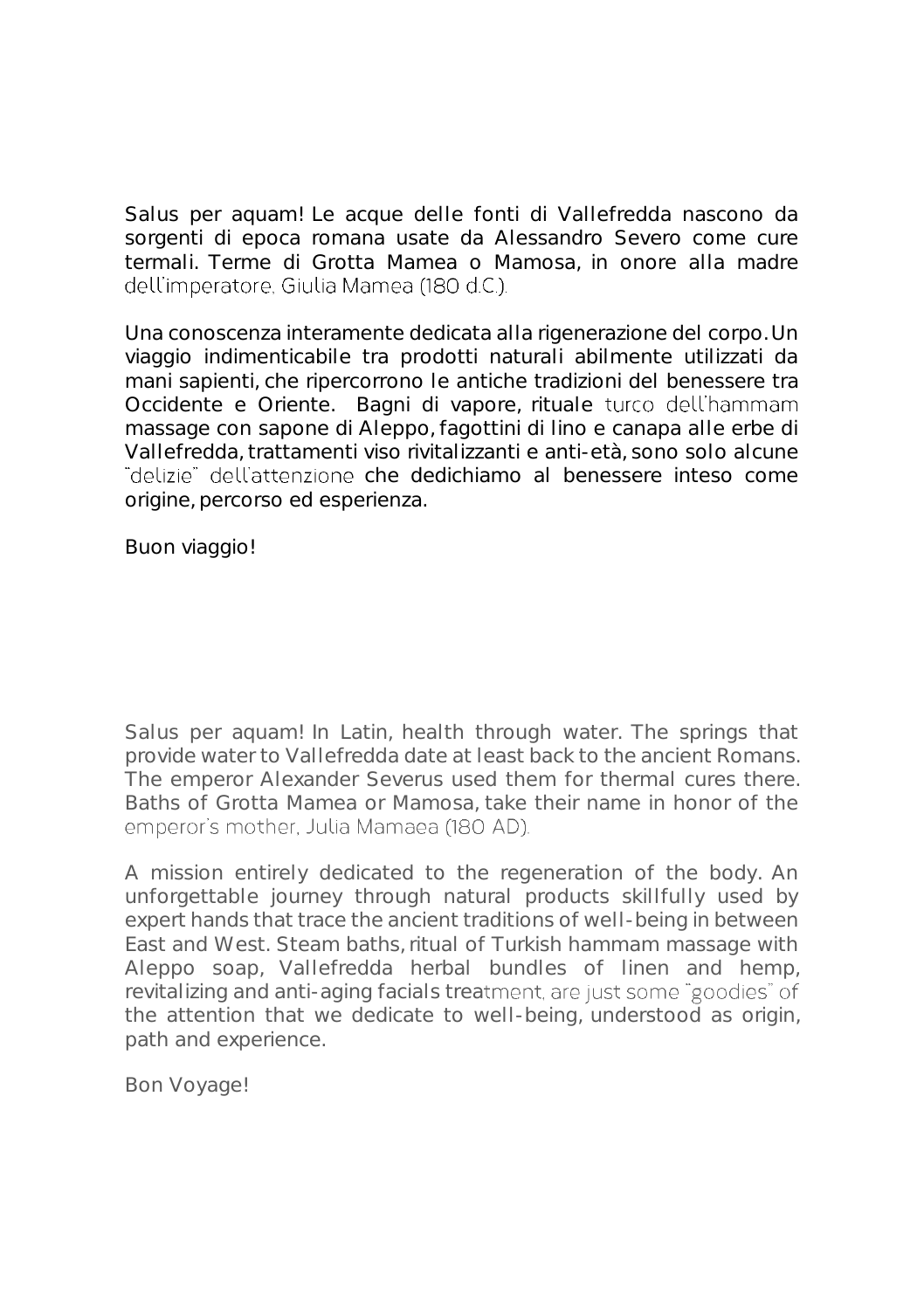Il massaggio è un duplice atto d'amore.

### Si ama chi si affida alle nostre mani e amiamo noi prendendoci cura del vostro corpo e della vostra mente.

Lasciati coinvolgere in un'esperienza di sensazioni. .

Fanne un piacere lasciandoti amare.

Massage is a twofold act of love.

We love those who rely on our hands and love you by taking care of your body and mind.

Let yourself be involved in a sensation experience.

It's a pleasure to let you love.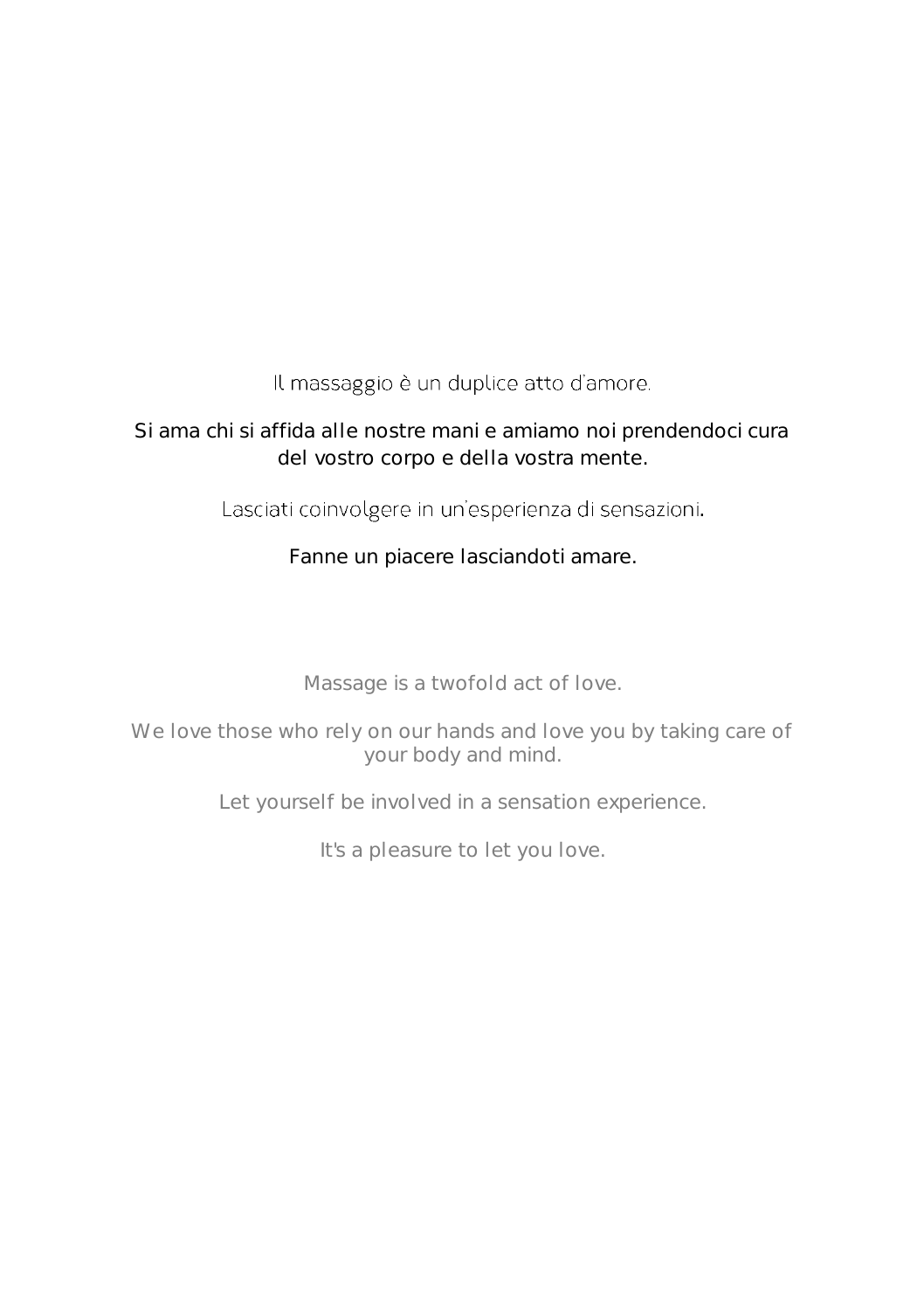## TRATTAMENTI CORPO, LA TRADIZIONE OCCIDENTALE

### §

### BODY TREATMENTS, THE WESTERN TRADITIONS

### $MASSAGGIO$  SVEDESE 50 min.  $\in$  88

Massaggio classico occidentale che riguarda principalmente il trattamento del sistema muscolare. La sua azione mira a rilassare, decontrarre e defaticare i muscoli che vengono massaggiati con tecniche più o meno profonde allo scopo di aumentare il flusso dell'ossigeno nei tessuti e liberarli dalle rendendoli elastici.

### SWEDISH MASSAGE

Classic Western massage focused on the muscular system. It aims to relax while relieving stress and fatigue. Muscles are massaged by using a variety of deep and light touches in order to increase the flow of oxygen into the tissues and release toxins from the muscles, making them more elastic.

### MASSAGGIO DECONTRATTURANTE 50 min.  $\epsilon$  88

Massaggio che scioglie le tensioni e contratture. La tecnica consiste in manovre di pressione più o meno profonde. Indicato nel trattamento di dolori, spasmi muscolari e di rigidità.

### DECONTRACTING MASSAGE

This massage releases tension and contractures. The technique consists in strong pressure maneuvers that can be either more or less deep. This treatment loosens body pain, muscle spasms and stiffness.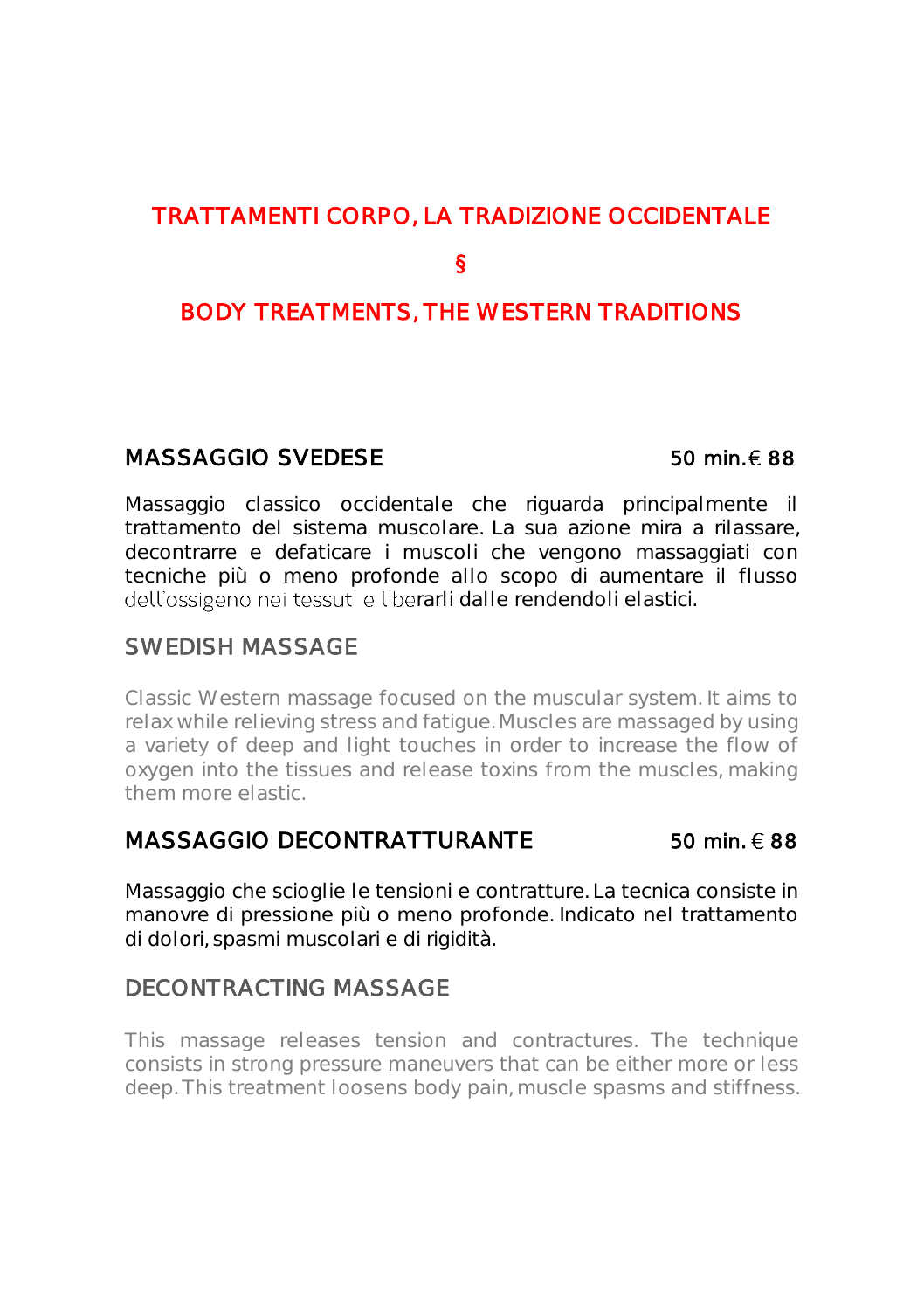### $MASSAGGIO$  DRENANTE 50 min.  $\in$  88

È un massaggio che mira ad ottenere un miglioramento della circolazione e dei tessuti liberati dai liquidi in eccesso. Migliora l'ossigenazione a livello capillare, aiuta a liberarsi dalle scorie metaboliche donando un senso di leggerezza alle gambe. Uno dei massaggi più efficaci per la prevenzione della cellulite

### DRAINING MASSAGE

This massage improves the circulation system, releasing excess fluids from the tissues. It improves oxygenation at the capillary level and helps to get rid of metabolic waste giving legs a sense of lightness. This massage is one of the most effective for the prevention of cellulite.

### $MASSAGGIO$  DI LUCE 50 min.  $6.94$

Massaggio benessere aromatico effettuato tramite lo scioglimento di una candela che produce un olio caldo da massaggio composto in modo da ristabilire il giusto equilibrio energetico. Favorisce la distensione delle articolazioni e fasce muscolari.

### CANDLE MASSAGE

Wellness aromatic massage performed by the dissolution of a candle that produces a hot oil massage composed exclusively of natural ingredients. It acts directly on the Chakras, in order to recover the energy balance. Promotes relaxation of the joints and muscles

## $*$ MASSAGGIO ALLE ERBE DI VALLEFREDDA 50 min.  $\epsilon$  94

Utilizzando abbondante olio caldo, si effettua un massaggio su tutto il corpo con dei fagottini di lino e canapa riscaldati e riempiti di erbe e spezie che rilasciano profumi, calore e proprietà benefiche. Riduce la tensione muscolare, stimola la circolazione e dona una profonda sensazione di benessere.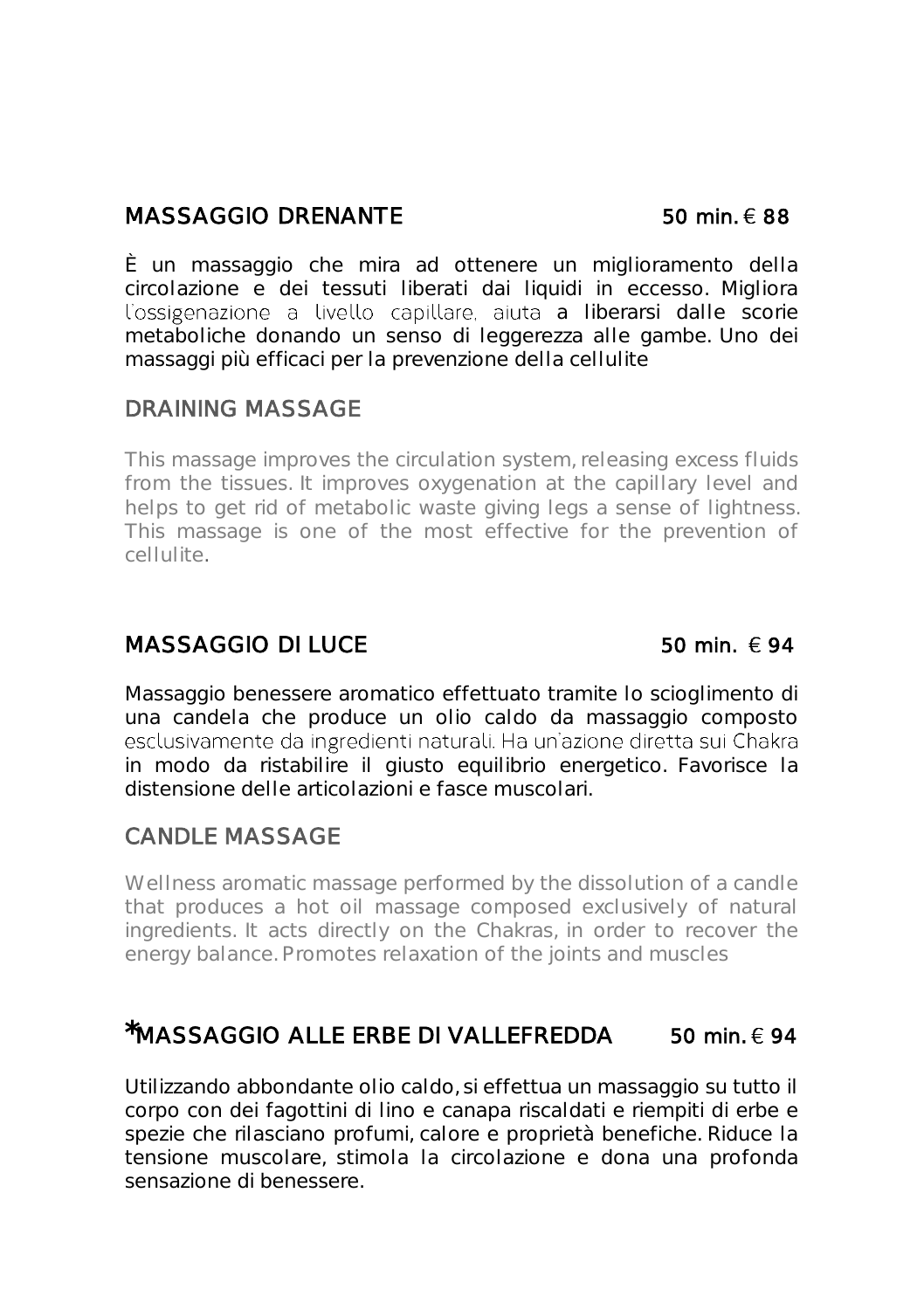### VALLEFREDDA HERBAL MASSAGE

The body is massaged with hot oil, herbs and spices wrapped into bundles of linen and hemp. When combined with hot oil the bundles release beneficial properties, fragrance and heat. Particularly indicated to reduce muscle tension, improving circulation and get a deep and long-lasting sensation of well-being.

### \* E' gradita la prenotazione anticipata

\* Advance reservation is kindly required

### MASSAGGIO DEL CUOIO CAPELLUTO  $25 \text{ min} \in 52$

Questo massaggio del cuoio capelluto, dei capelli e della zona cervicale, stimola la microcircolazione che porta nutrimento ai follicoli piliferi. Movimenti lenti e profondi dei polpastrelli generano un massaggio delicato ma intenso e deciso, provocando un effetto rilassante su tutto il corpo. L'utilizzo di oli specifici e oli essenziali aumentano la morbidezza del capello, donandogli lucentezza e vitalità.

### SCALP MASSAGE

Hair, scalp and neck are the focus of this treatment to improve the micro-circulation that nourishes the hair follicles. Slow and deep fingertip movements produce a delicate but intense massage to relax the entire body. The use of specific and essential oils enhances the hair softness, giving it shine and vitality.

### $MASSAGGIO$  ZONALE  $25$  min.  $652$

Massaggio parziale dedicato ad un'area corporea a scelta. Ha un effetto miorilassante, drenante o rilassante a seconda delle necessità.

### ZONE THERAPY

This is a partial massage dedicated to a specific area selected by the guest. It promotes a drainage and muscle relaxation or tension relief.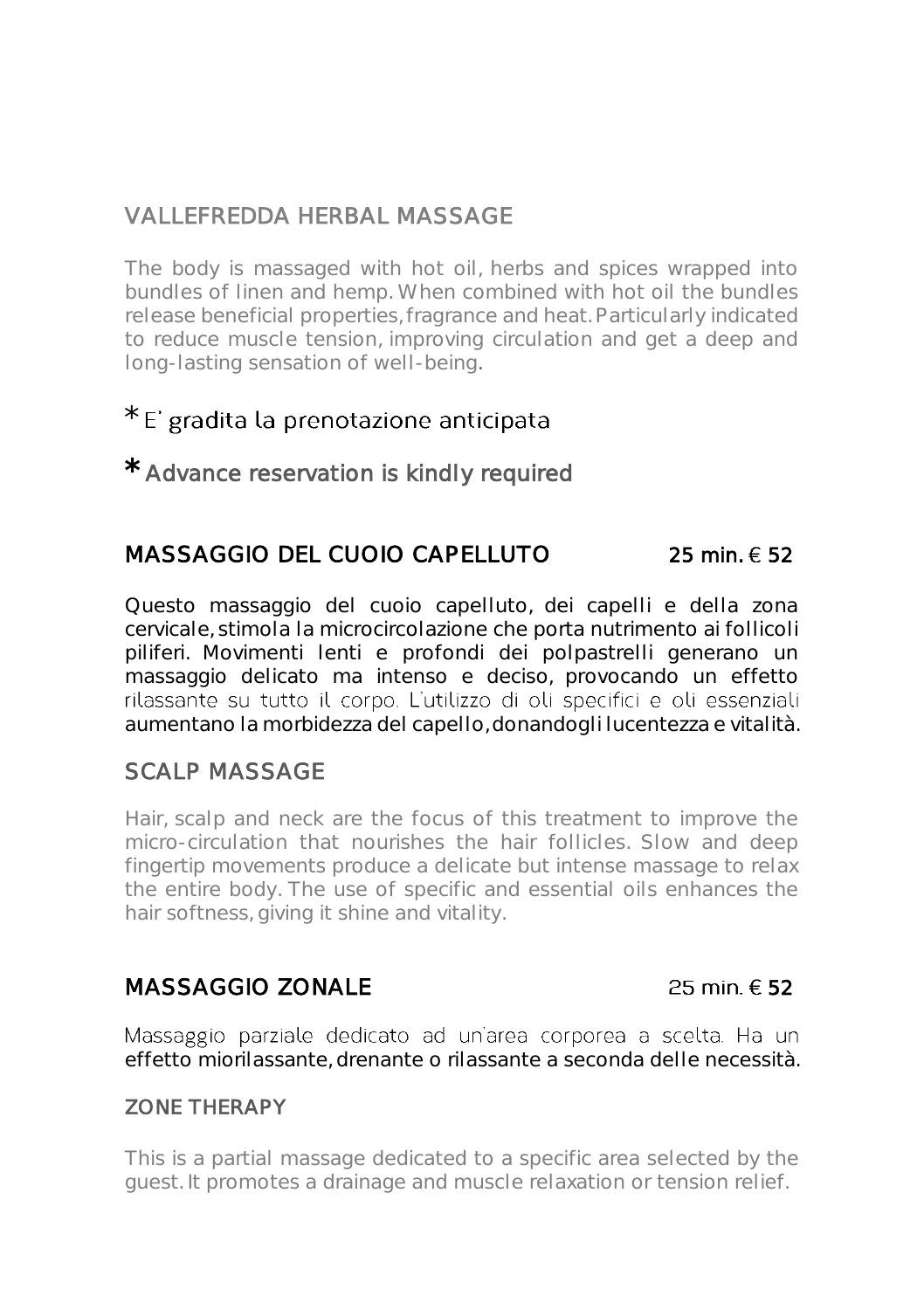### TRATTAMENTO START UP

### §

# START UP TREATMENT

**FANGO DRENANTE** total body 80 min.  $\in$  120

gambe e addome 50 min. € 90

un efficacie trattamento anticellulite e linfodrenante. La sua azione è data dalle proprietà degli oli essenziali, attivati da curcuma e zenzero, in aceto di mele biologico. Il trattamento inizia con un piacevole massaggio disintossicante con il peeling corpo, seguito dal fango start up ed infine viene effettuato un massaggio drenante total body con olio relax.

### DRAINING MUD

It's an effective cellulite and lymph drainage treatment. Its action is given by the properties of essential oils, activated by turmeric and ginger, in organic apple cider vinegar. The treatment begins with a pleasant detoxifying massage with the body peeling, followed by the mud start up and finally a draining total body massage with relaxing oil is carried out.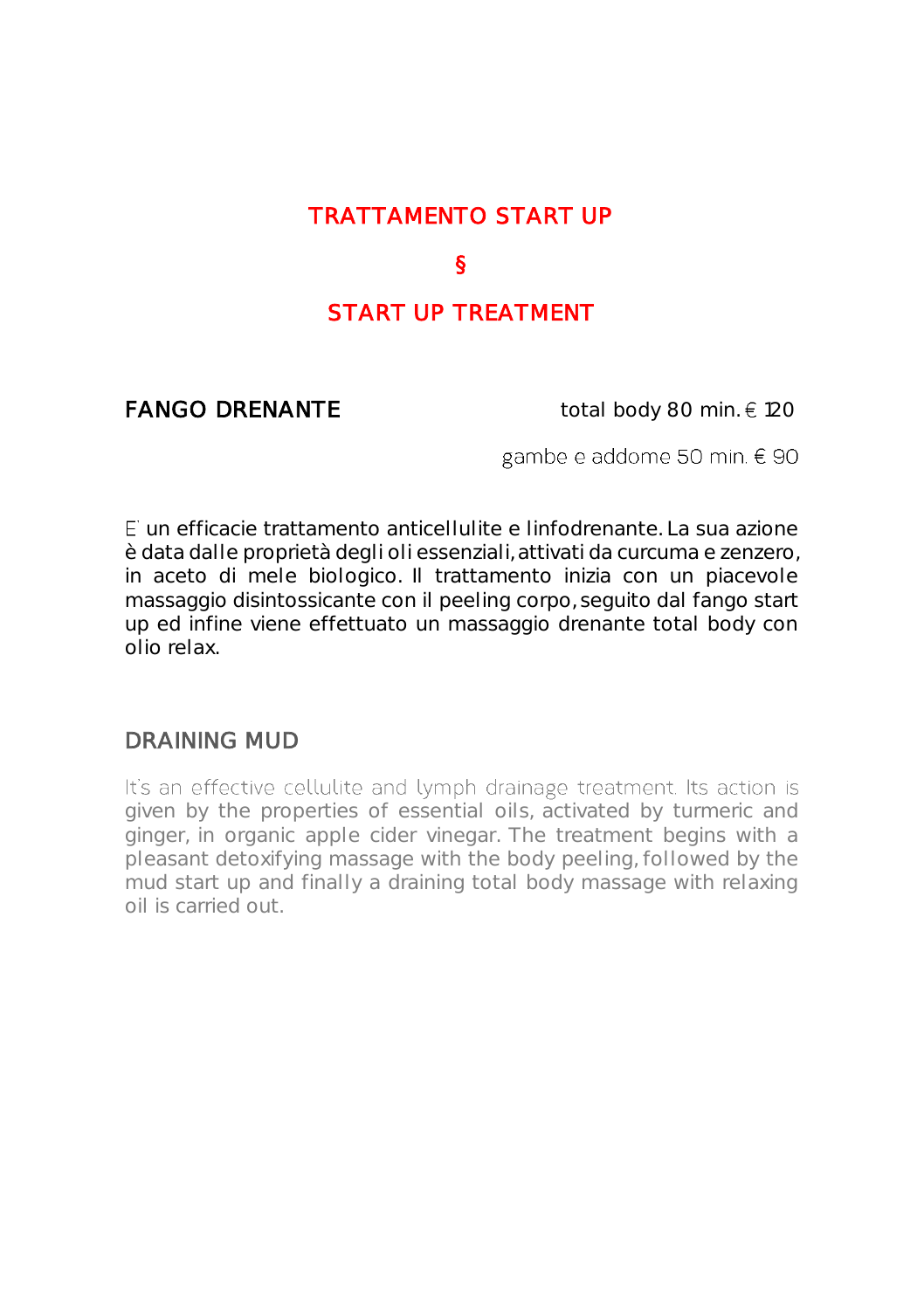### TRATTAMENTO RIGENERANTE CORPO - SOTTO SALE  $50 \text{ min} \in 98$

Un trattamento alla mentuccia con una sferzata di vitalità ed una ricarica unica grazie al potere detossinante del sale marino, esaltato con gli estratti vegetali del Tè Verde e radici di Ginseng, regolano un forte effetto tonificante e rassodante. Un rituale esclusivo con

### REGENERATING BODY TREATMENT SALT TREATMENT

A mint treatment with a burst of vitality and a unique recharge thanks to the detoxifying power of sea salt, enhanced by the essential oil of wild Peppermint, which thanks to the synergy with the plant extracts of Green Tea and Ginseng roots, regulate a strong toning and firming effect. An exclusive ritual with a relaxing action and anti-stress.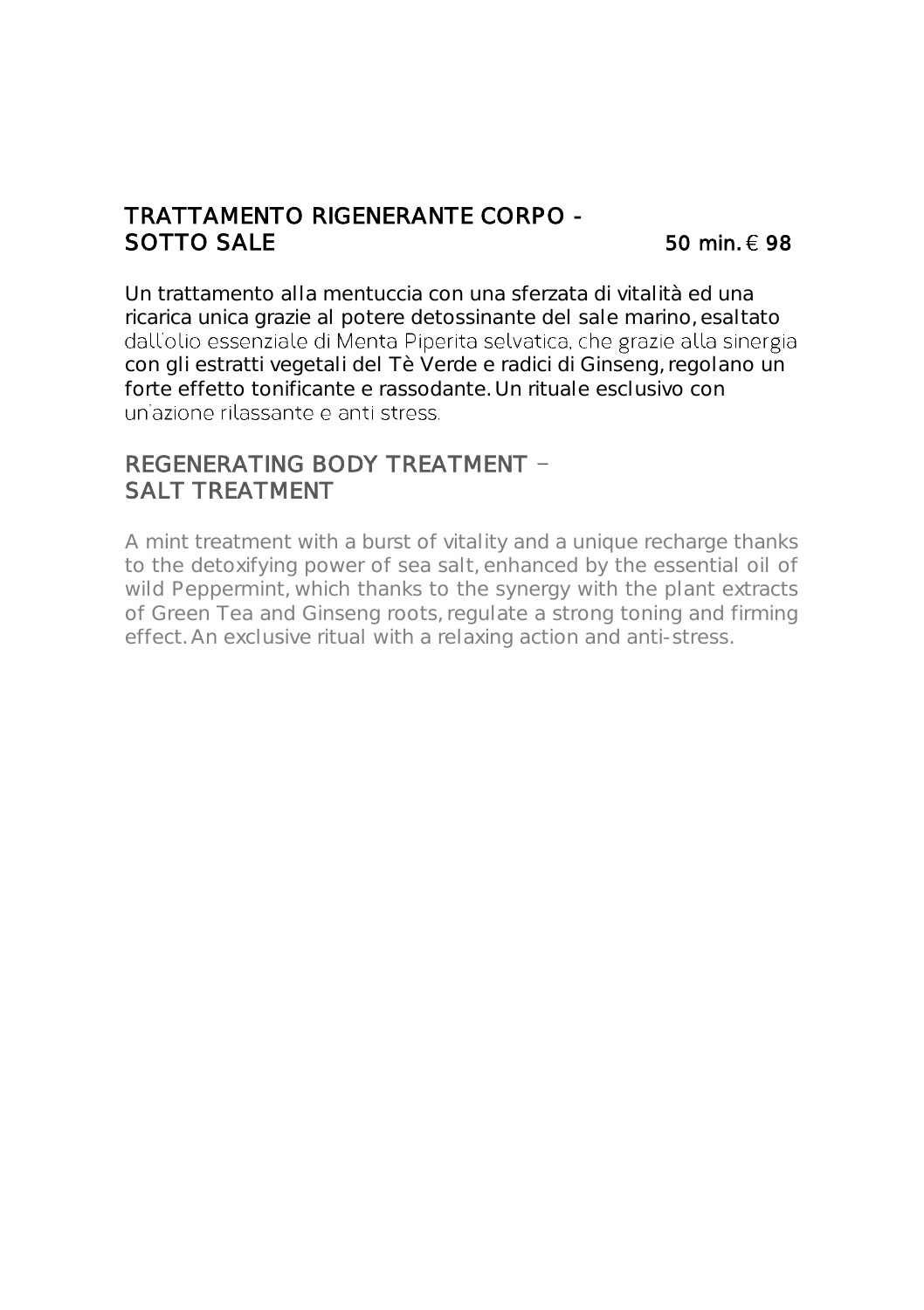# TRATTAMENTI CORPO, LA TRADIZIONE ORIENTALE

### §

# BODY TREATMENTS, THE EASTERN TRADITIONS

### HAMMAM

Il rituale Hammam è un'arte.

Il calore avvolge il corpo, la pelle si purifica e diventa luminosa, il silenzio e il calore conducono in una dimensione di pace, il fruscio dell'acqua rilassa e rassicura.

Experience the profound allure of soaking heat. Hammam is an art. A full body relaxation and sensory journey. The heat embraces both body and mind, relieving the stress, giving your skin a smooth more radiant and vibrant appearence.

Silence and warmth flow through water. luxuriate with time and silence in our hammam ritual.

## \*RITUALE TURCO  $90 \text{ min. } \in 130$

Dopo una breve sosta nel bagno di vapore, sdraiati su un lettino di pietra riscaldato, movimenti lenti versano sul corpo ciotole di acqua calda. Una volta ammorbidita la pelle, si effettua una esfoliazione con un guanto tradizionale turco, per poi essere avvolti da una nuvola di sapone e massaggiati. Un'ultima abluzione termina il trattamento.

## TURKISH RITUAL

After having spent a small time in the steam room, you will be invited to lie down on a heated stone-bed. Slow movements pour on the body bowls of hot water. Once your skin will result soft a full body scrub with a traditional Turkish glove will be made then followed by a wrap in a cloud of soap and a personalized massage. A final ablution ending treatment.

# \* È gradita la prenotazione anticipata

\* Advance reservation is kindly required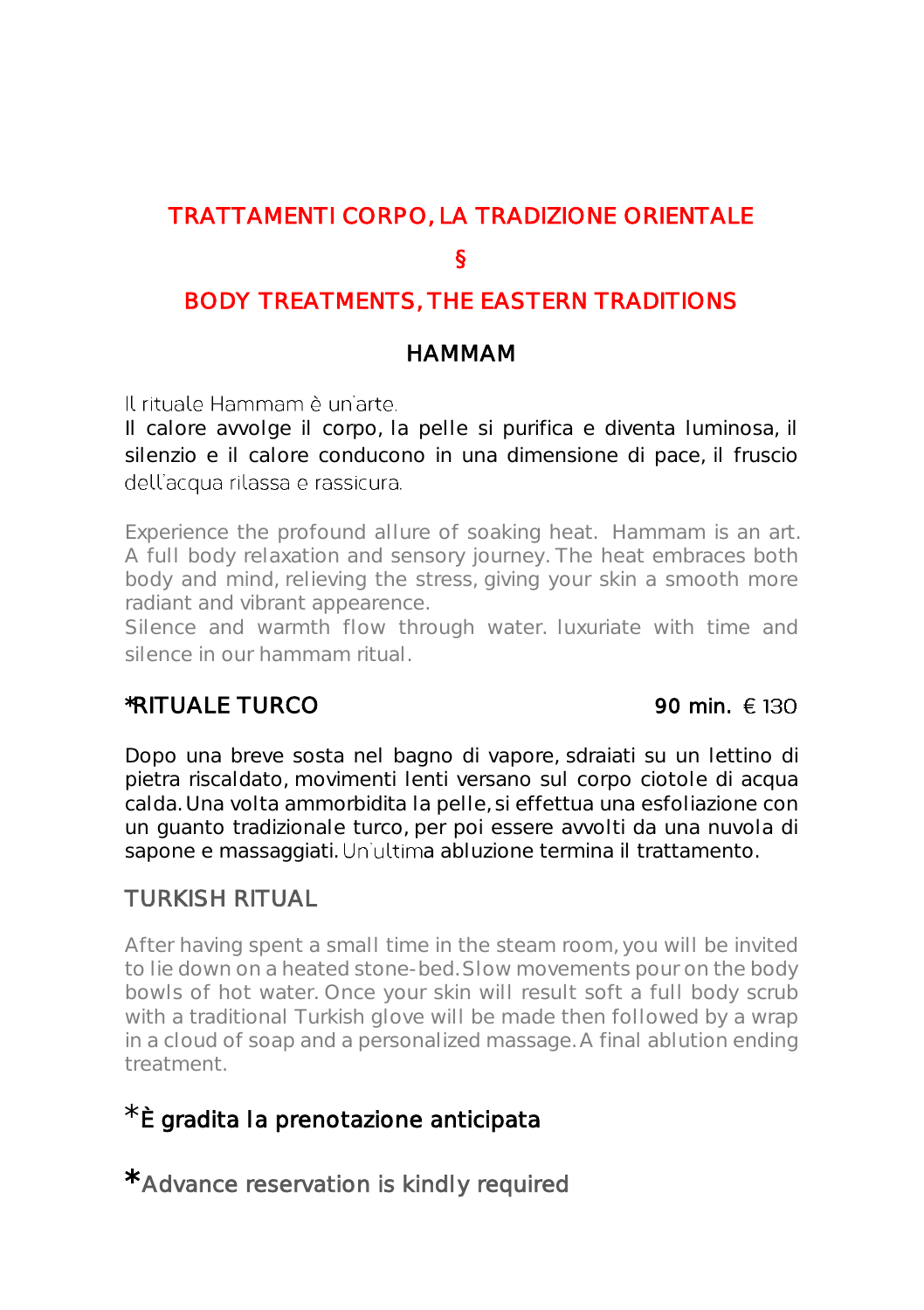# $MASSAGGIO$  CALIFORNIANO 50 min.  $\in$  88

Movimenti fluidi e ritmici avvolgono l'intera superficie del corpo, dando una straordinaria sensazione di benessere mentale, gioia e calma. Sul piano fisico agisce sul sistema muscolare allentando le tensioni, stimolando la circolazione sanguigna e linfatica, favorendo<br>L'eliminazione-delle-tossine

### CALIFORNIAN MASSAGE

Fluid and rhythmic movements embrace the entire body. The result is an extraordinary sense of well-being, joy and tranquility. On the physical level this treatment acts on the muscular system by loosening tension, stimulating blood and lymphatic circulation. It promotes the elimination of toxins.

# $*$ MASSAGGIO CON PIETRE CALDE E FREDDE 50 min.  $\in$  98

Utilizzando pietre di origine vulcanica, che vengono riscaldate ad una temperatura di 50/55° C, si effettua un massaggio sulla muscolatura per ottenere un effetto rilassante e decontratturante. L'alternanza di pietre fredde di marmo ed un posizionamento di pietre calde sui punti Chakra per un effetto riequilibrante, amplificano la sensazione di benessere psicofisico.

# HOT AND COLD STONE THERAPY

A massage with volcanic stones warmed to 55°-55° (122°-130°F) directly applied onto the body musculature in order to generate a relaxing effect. The hot stones are alternated with marble cold ones and then placed on your chakra points. This produces a re-balancing effect and spreads a sensation of well-being in both mind and body.

## È gradita la prenotazione anticipata

\* Advance reservation is kindly required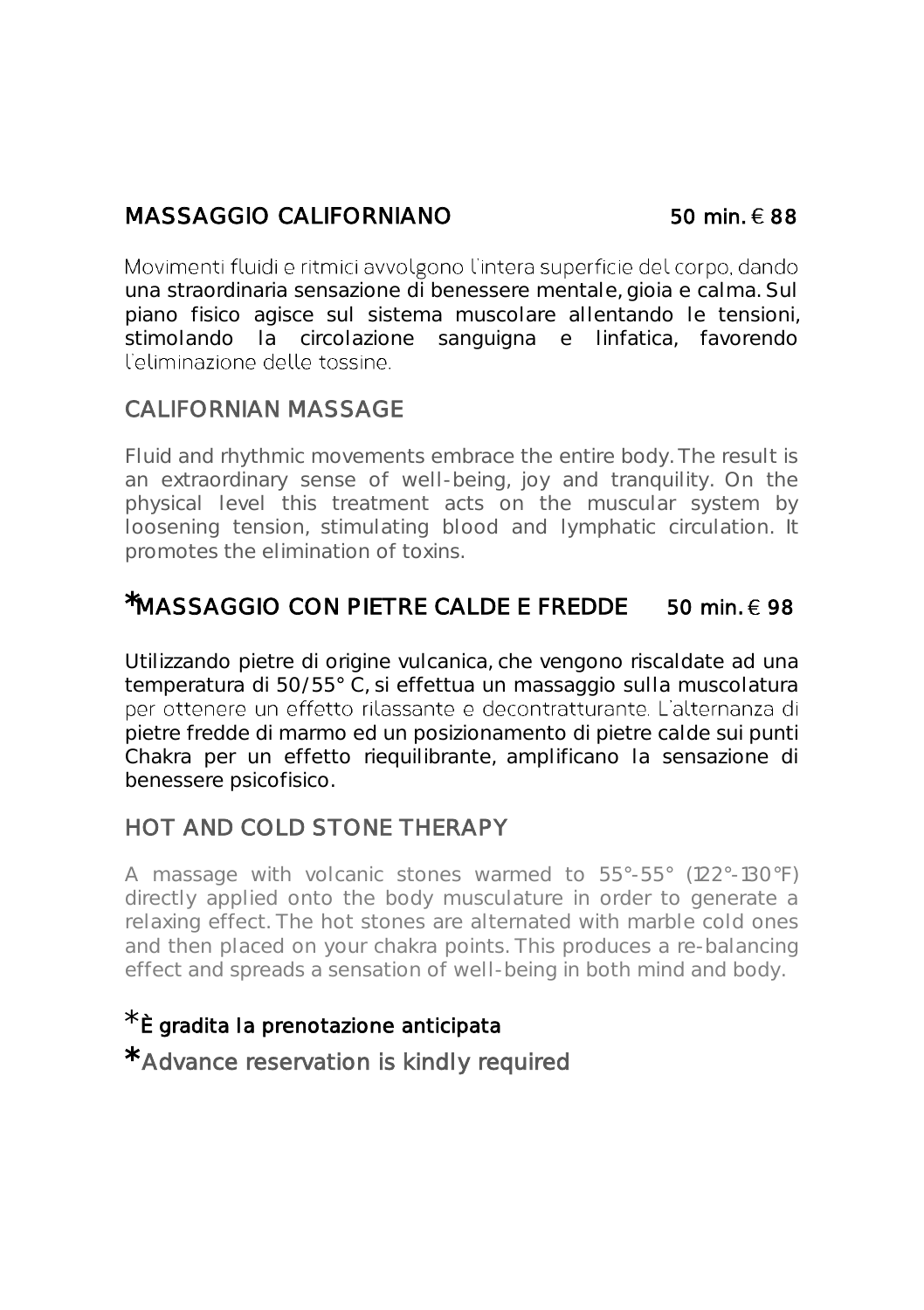### RIFLESSOLOGIA PLANTARE  $30 \text{ min.} \in 58$

La Riflessologia Plantare affronta il riequilibrio del paziente non solo dal punto di vista della salute fisica, ma anche e soprattutto da quello energetico e spirituale. I nostri piedi sono un microcosmo che riflette altre parti del corpo. Ogni punto corrisponde ad un organo.

### FOOT REFLEXOLOGY

Foot Reflexology faces the patient balance not only in terms of physical health, but also in terms of energy and spirit. Our feet are a microcosm that reflects different parts of the body. Each point corresponds to an organ. While acting on a mapping of the organs

### $MASSAGGIO$  AROMATERAPICO 50 min.  $\in$  88

Massaggio riequilibrante e rilassante eseguito con olio caldo aromatizzato e con oli essenziali puri. Movimenti lenti e continui su tutto il corpo mirano a tonificare e a migliorare il benessere psicofisico.

### AROMATHERAPY MASSAGE

Relaxing and re-balancing massage with hot aromatized oil. This massage consists in slow and continuous movements all over the body, toning and improving the physical and mental well-being.

### $MASSAGGIO$  CON II BAMBU  $50$  min.  $688$

È una tecnica che sfrutta le eccezionali qualità del bamboo per effettuare un massaggio profondo, dalle spiccate caratteristiche biostimolanti e riattivanti. Consigliato per liberarsi dallo stress, regalando una forte sensazione di leggerezza.

### BAMBOO MASSAGE

It is a technique that exploits the exceptional quality of bamboo to make a deep massage, bio-stimulating and reactivating dale distinct characteristics. Good for stress relief, giving a strong sense of lightness.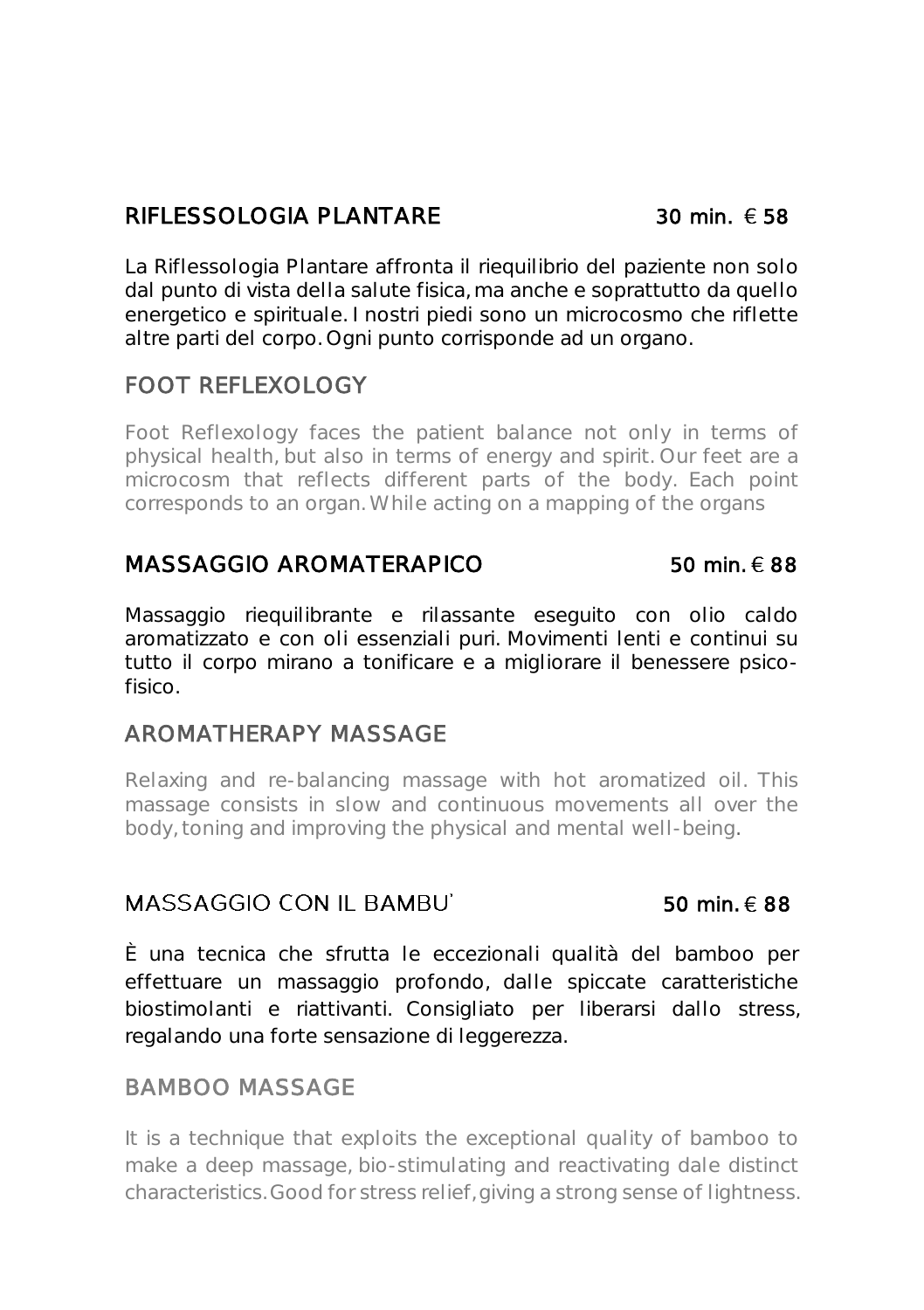# $*$ PI FASURF VALLEFREDDA 50 min.  $\epsilon$  94

Dopo un'abbondante oleazione di tutto il corpo con olio di mandorle dolci e oli essenziali, le mani e gli avambracci dell'operatore effettuano particolari movimenti lenti, lunghi e ritmici, ispirati alla ciclicità ed alla grazia della natura, generando effetti benefici al sistema linfatico, circolatorio, respiratorio e muscolare.

### VALLEFREDDA WELL-BEING MASSAGE

For this treatment your body will be generously massaged with sweet almond oil scented with aromatic essential oils. On long, slow movements, inspired by the cyclical rhythms of nature, the therapist will use hands and forearms to bring well-being to the lymphatic, circulatory, respiratory and muscular system.

# \* È gradita la prenotazione anticipata

\* Advance reservation is kindly required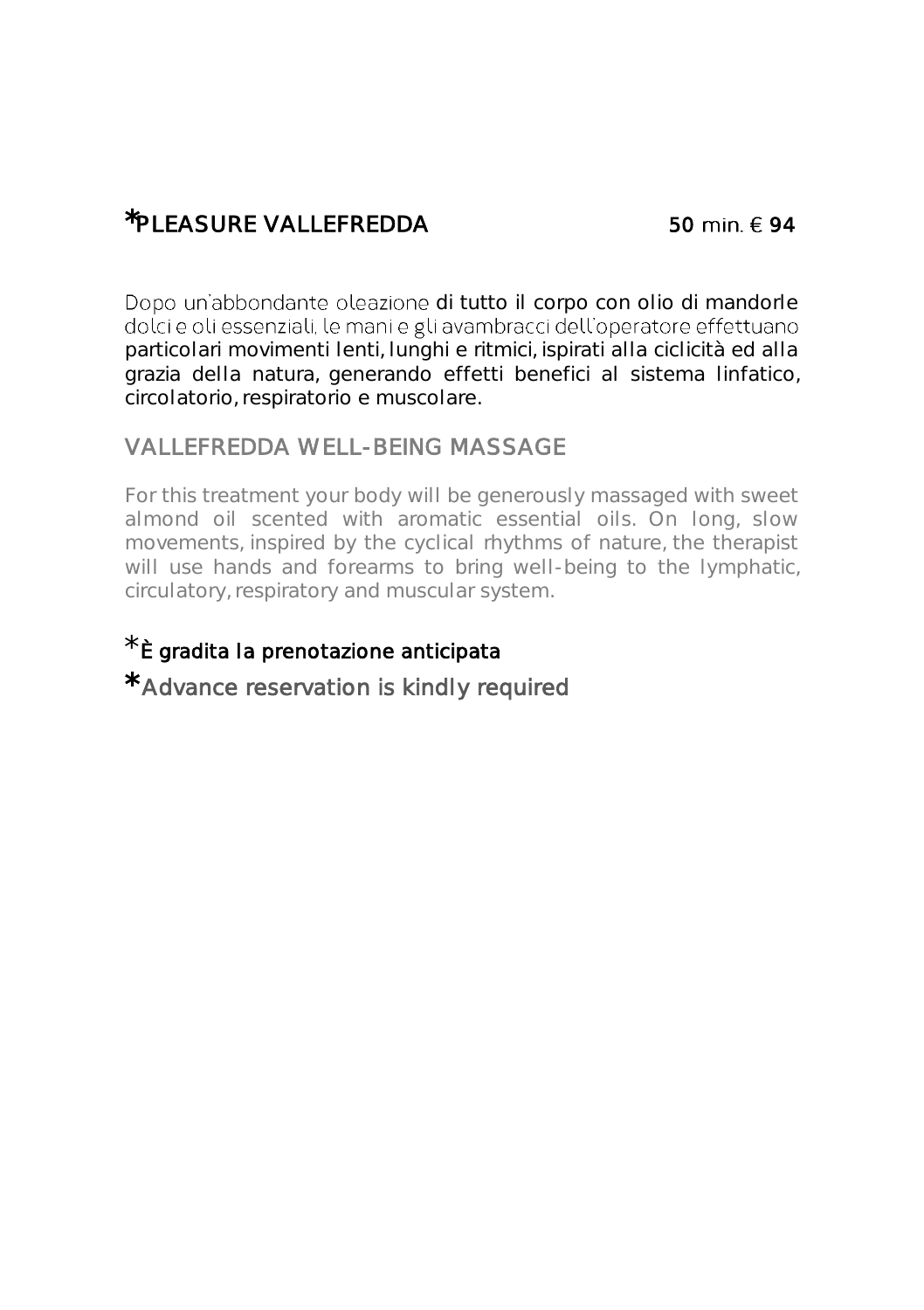### TRATTAMENTI VISO

### §

### FACIAL TREATMENTS

### TRATTAMENTO NUTRIENTE 50 min. 80

Un trattamento viso dall'alto potere idratante e rivitalizzante per la pelle arida e disidratata. La delicata esfoliazione prepara a ricevere il siero, concentrato di vitamine, e la crema morbida e ricca a base di olio di macadamia. Restituisce alla pelle, fin dalla prima applicazione, elasticità, profondo nutrimento e luminosità. Consigliato in ogni stagione per le pelli aride, stressate e disidratate.

### DEEP NUTRITIVE TREATMENT

A face treatment with a high moisturizing and revitalizing power for dry and dehydrated skin. The gentle exfoliation prepares you to receive the serum, concentrated vitamins, and the cream soft and rich macadamia oil. Restores the skin, from the first application, elasticity, deep nourishment and brightness. Recommended in every season for dry, stressed and dehydrated skin.

### TRATTAMENTO INTENSIVO ANTI-AGE 50 min.  $\epsilon$  80

Un trattamento viso completo che esercita una specifica azione anti age. L'elevata concentrazione di principi attivi, nella combinazione siero e crema, aiuta la rigenerazione della pelle e dona una vera sferzata di energia e nuova vitalità. Grazie all'acido ialuronico vegetale. l'effetto immediato è quello di una pelle fresca e radiosa.

Il trattamento ideale per rigenerare la pelle asfittica o con rughe.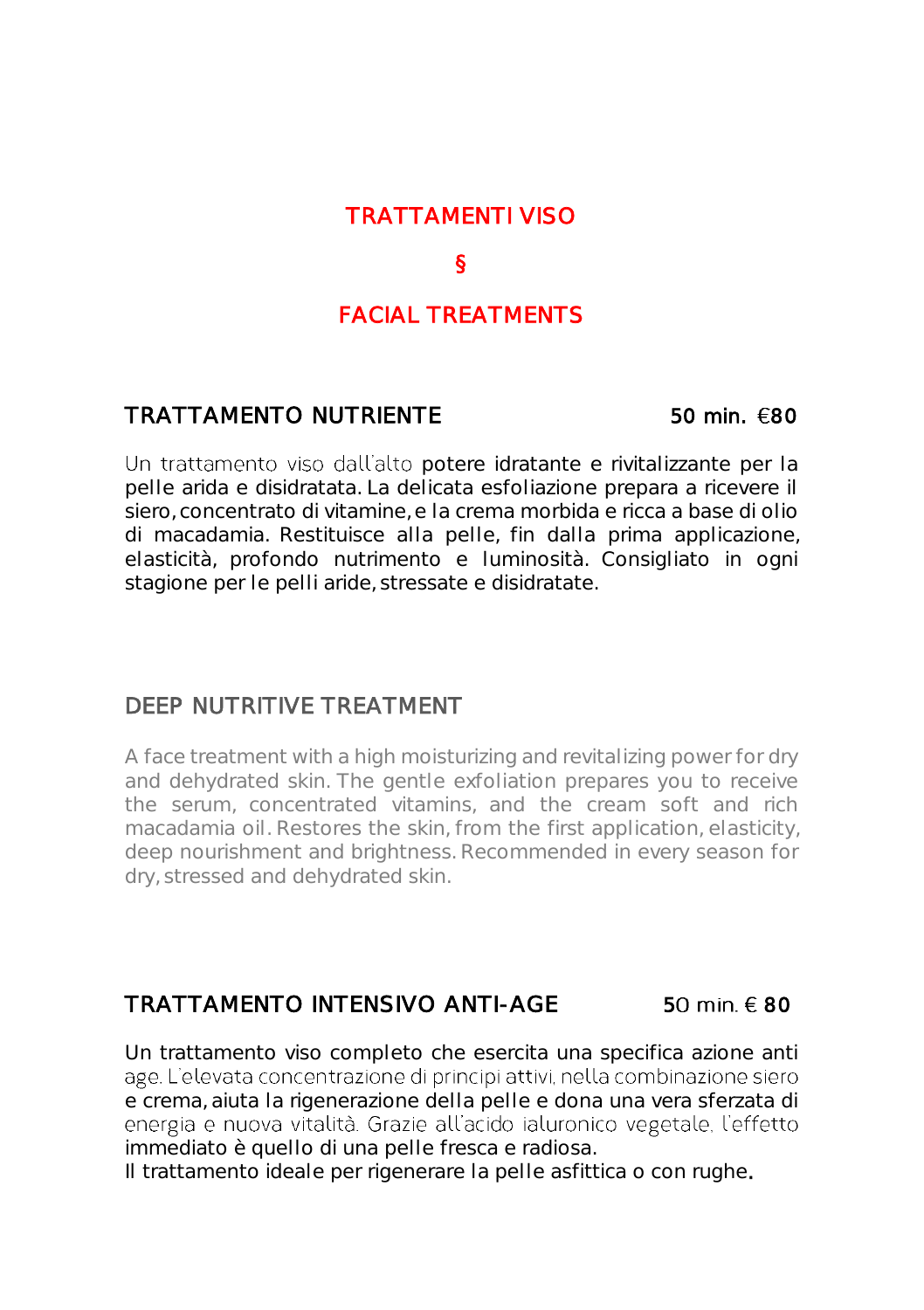# ELASTIN INTENSIVE ANTI-AGE TREATMENT

A complete facial treatment that exerts a specific anti age action. The high concentration of active ingredients, in the combination of serum and cream, helps the regeneration of the skin and gives a real boost of energy and new vitality. Thanks to the vegetable hyaluronic acid, the immediate effect is that of a fresh and radiant skin. The ideal treatment to regenerate the skin with asphyxiation or wrinkles.

## TRATTAMENTO DETOX  $50 \text{ min.} \in 80$

Un trattamento che trae la sua forza dai potenti ingredienti vegetali in grado di ristorare e migliorare visibilmente la pelle impura, mista o grassa. Alla esfoliazione e alla maschera, segue il massaggio con le creme specifiche, ricche di estratto di corteccia di quebracho sudamericano dall'effetto purificante, rigenerante ed elasticizzante. Consigliato in ogni stagione.

### DETOX TREATMENT

A treatment that draws its strength from the powerful herbal ingredients that can refresh and visibly improve the skin impure, combination or oily. Exfoliation and mask, followed by massage with specific creams, rich in extract of South American quebracho bark purifying effect, regenerating and elasticizing. Recommended in every season.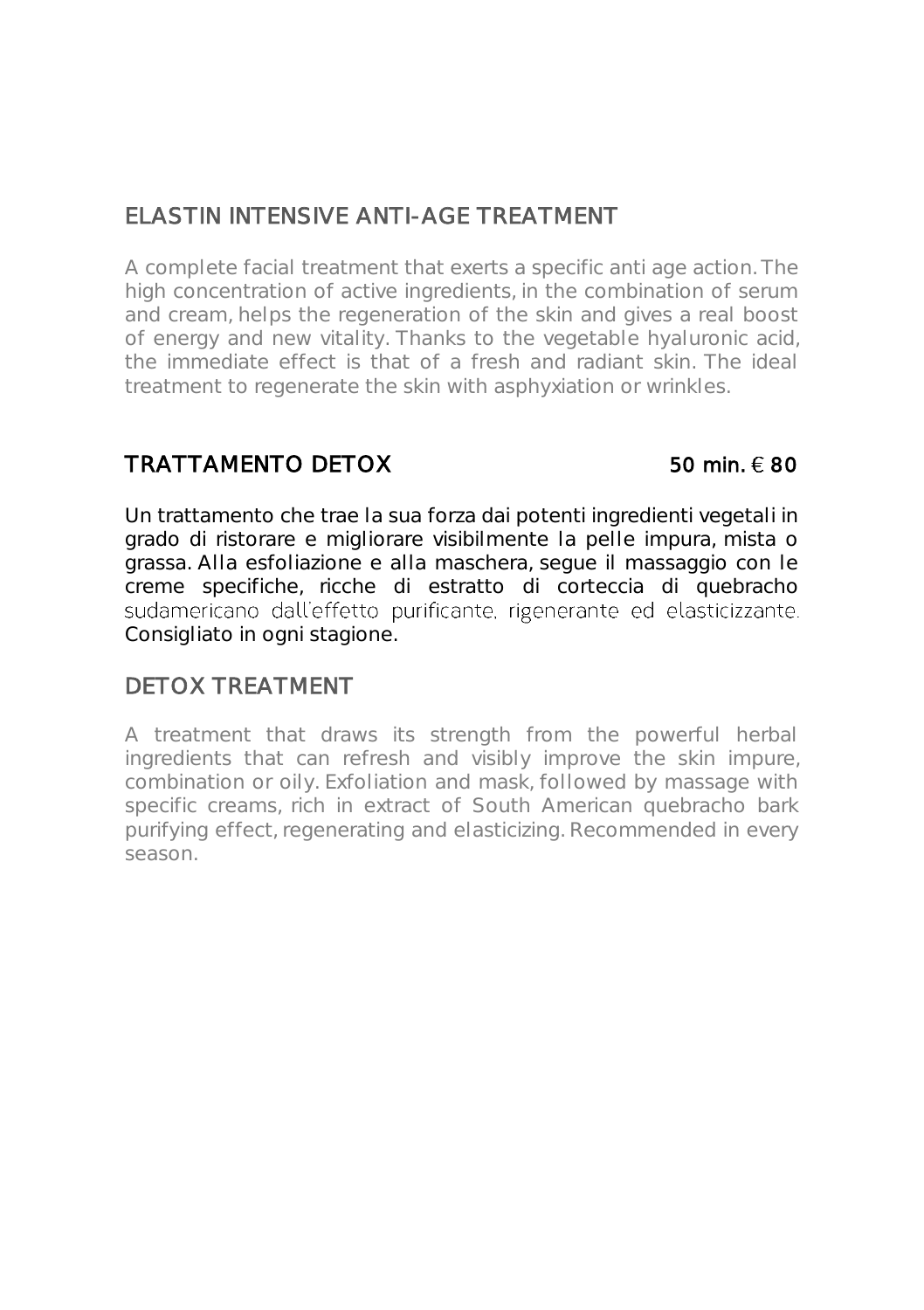# INFORMAZIONI SPA

L'ingresso alla SPA prevede la possibilità di usufruire dei seguenti servizi:

- Piscina interna con acqua oligominerale riscaldata
- Sauna finlandese
- Bagno turco
- Frigidarium
- Docce emozionali con aroma e cromoterapia

La SPA è aperta tutti i giorni dalle ore 10.00 alle ore 20.00 (ultimo accesso ore 19.00),

### PRENOTAZIONI

Si prega di prenotare il trattamento benessere scelto con almeno un giorno di anticipo per garantirle la disponibilità nell'orario desiderato. Con la consulenza delle nostre terapiste potrete individuare i trattamenti di benessere ideali per voi.

### ACCESSO

Vi invitiamo a recarvi in SPA circa 10 minuti prima dell'inizio del trattamento indossando l'accappatoio e le ciabattine che troverete in camera.

Non è consentito invece l'uso dell'accappatoio nelle aree comuni della struttura (hall, sala colazioni, sale da pranzo, soggiorni).

### CANCELLAZIONI

Le cancellazioni effettuate entro le ore 20.00 del giorno che precede l'appuntamento, non sono soggette ad alcun addebito. Per cancellazioni ricevute dopo tale orario, verrà addebitato l'intero costo del trattamento.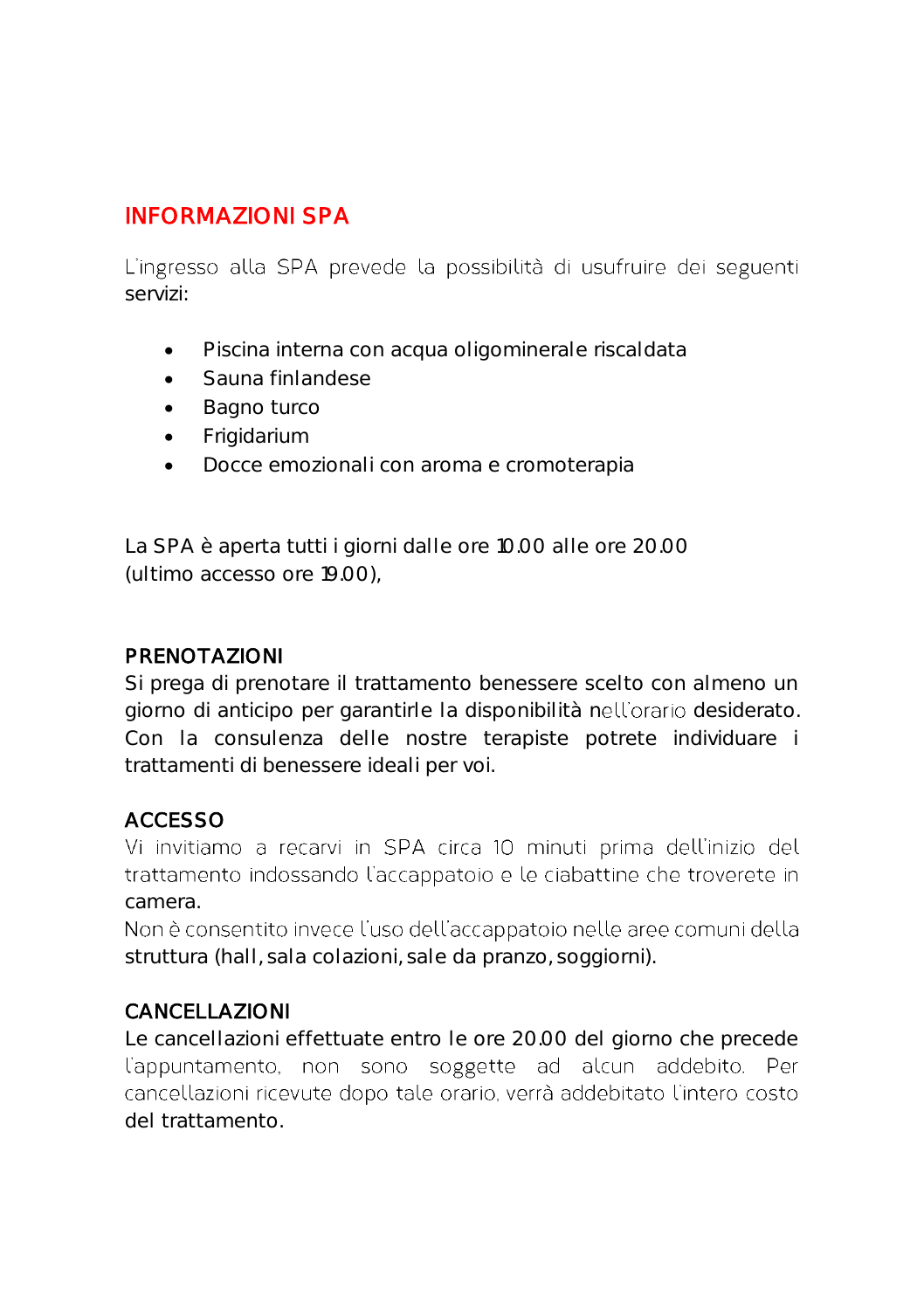## PUNTUALITA'

Si raccomanda vivamente di rispettare l'orario dell'appuntamento per non limitare la sua efficacia e i benefici ad esso connessi. Un eventuale ritardo non ridurrà il costo del trattamento che terminerà comunque entro l'orario stabilito

# SALUTE

Si prega di comunicare all'operatrice qualsiasi informazione rilevante riguardo al vostro stato di salute o allergie. Si consiglia a donne in gravidanza e ad individui con pressione sanguigna alta, disturbi cardiaci o altri gravi disordini di consultare il proprio medico prima di sottoporsi a qualsiasi trattamento.

## **ETIQUETTE**

L'ambiente della SPA è stato creato appositamente per la tranquillità e la serenità dei nostri Ospiti. Si prega gentilmente di non utilizzare cellulari e tenere un tono della voce appropriato.

L'accesso alla SPA è consentito a partire dai 14 anni di età.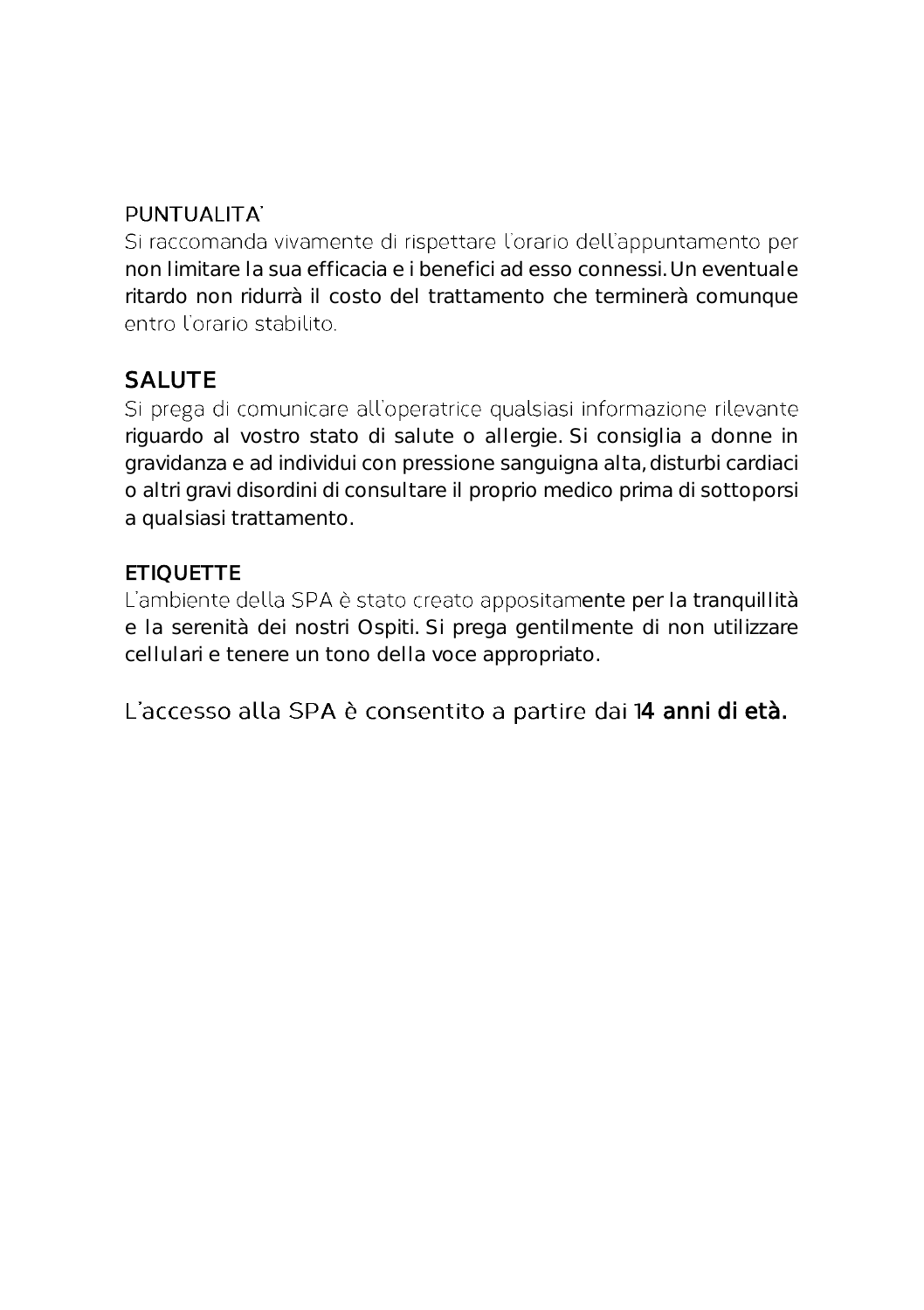# SPA INFORMATION

The access to the SPA includes:

- Indoor pool with heated oligomineral (low mineral content) water
- Finnish sauna
- Turkish bath
- Frigidarium
- **Emotional showers**

The SPA is open every day from 12 pm until 8 pm (last entrance at 7.00 pm),

### RESERVATION

We highly recommend to book your treatment at least 1 day in advance to ensure that your preferred time and service will be available.. Through the advice of our therapists, you will be able to identify your ideal wellness treatments.

### ACCESS

Guests are kindly requested to arrive at least 10 minutes in advance, wearing bathrobe and flip-flops that you will find in your room. The use of bathrobe and flip-flops is not allowed in public areas (hall, dining rooms and living room).

### CANCELLATION

Cancellations up to 8 pm on the day before the appointment are not subject to any charge. The full cost of the treatment will be charged for any cancellation received after this time.

### PUNTUALITY

It is strongly recommended to observe the scheduled appointments and time, in order not to limit the effectiveness and benefits associated with the treatment.